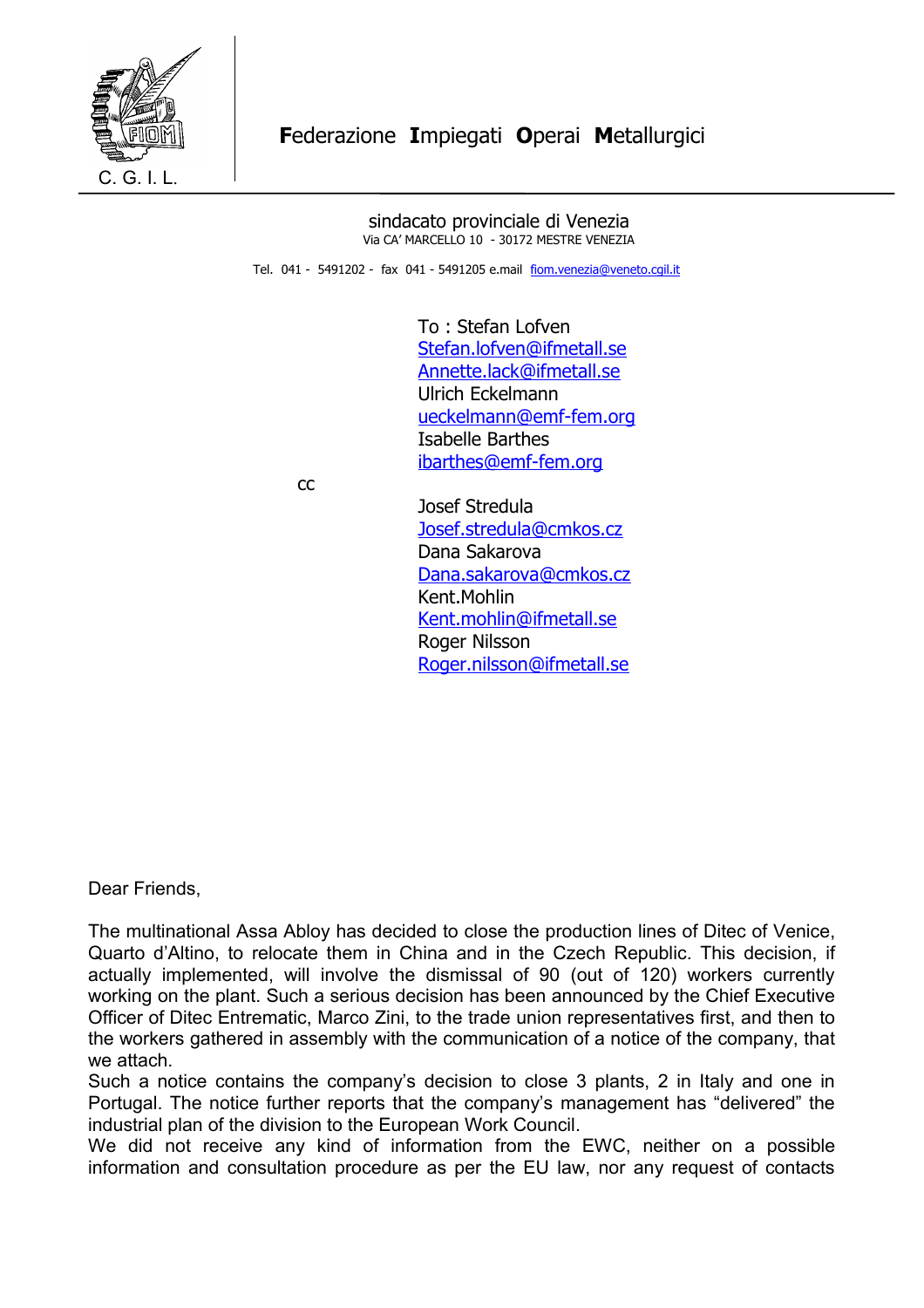from EWC or its president to start contacts with those plants the company plans to relocate.

It is our opinion that the Swedish multinational Assa Abloy has breached both the European procedures and the subject matter of Italian intersectoral agreements in terms of rights of information and consultation with the Italian trade unions.

The company actually has three trade union representatives, all of them of FIOM, as FIOM represents the absolute majority of those workers members of a trade union.

The decision to close the Ditec plant of Quarto d'Altino came in as an unexpected surprise, as Ditec has been in the last few years increasing its revenue and profits, boasting a good market positioning and high-quality products with a high added value supported by highly skilled workers. Ditec of Quarto d'Altino has never, along many years, used unemployment benefit systems and has obtained from workers, technical and clerical staff a high performance to satisfy the clients' needs and to respond to the demands of the market.

This is the reason why we are unable to understand the decision of Assa Abloy to close the production activity of Ditec's plant. The workers and the trade union, against this absurd choice, has asked the Italian Government to act on the ownership, on the Chief Executive Officer and on the President of Assa Abloy to ask for the withdrawal of the decision to close the production activities of the plant.

In the meantime, all of the workers supported by trade unions and local authorities and the citizens of Venice are permanently presiding the plant to prevent Assa Abloy from transferring the machinery in China and in the Czech Republic.

We therefore ask all of you to support the workers in the fight of the workers of Ditec of Venice and to intervene in the forms you will deem the most appropriate on Assa Abloy, which Headquarter is in Sweden, asking for the withdrawal of the decision to close and to relocate the production of this plant.

We take the chance to ask for a common initiative of EMF and of all of the metalworkers' trade unions to provide the EU law with mechanisms to fight against relocations and the hyper-power of multinationals. Multinationals are creating a crisis in the industrial system all over Europe with serious consequences on the employment levels.

We are sure you will work to support the fight of the workers of Ditec of Venice. We are of course available to provide any further clarification and to organize, if necessary, a meeting of all of the involved trade unions.

We wish you all the best in your work,

Yours sincerely,

Luca Trevisan General Secretary FIOM-CGIL Venice RSU Ditec Sabina Petrucci European Secretary